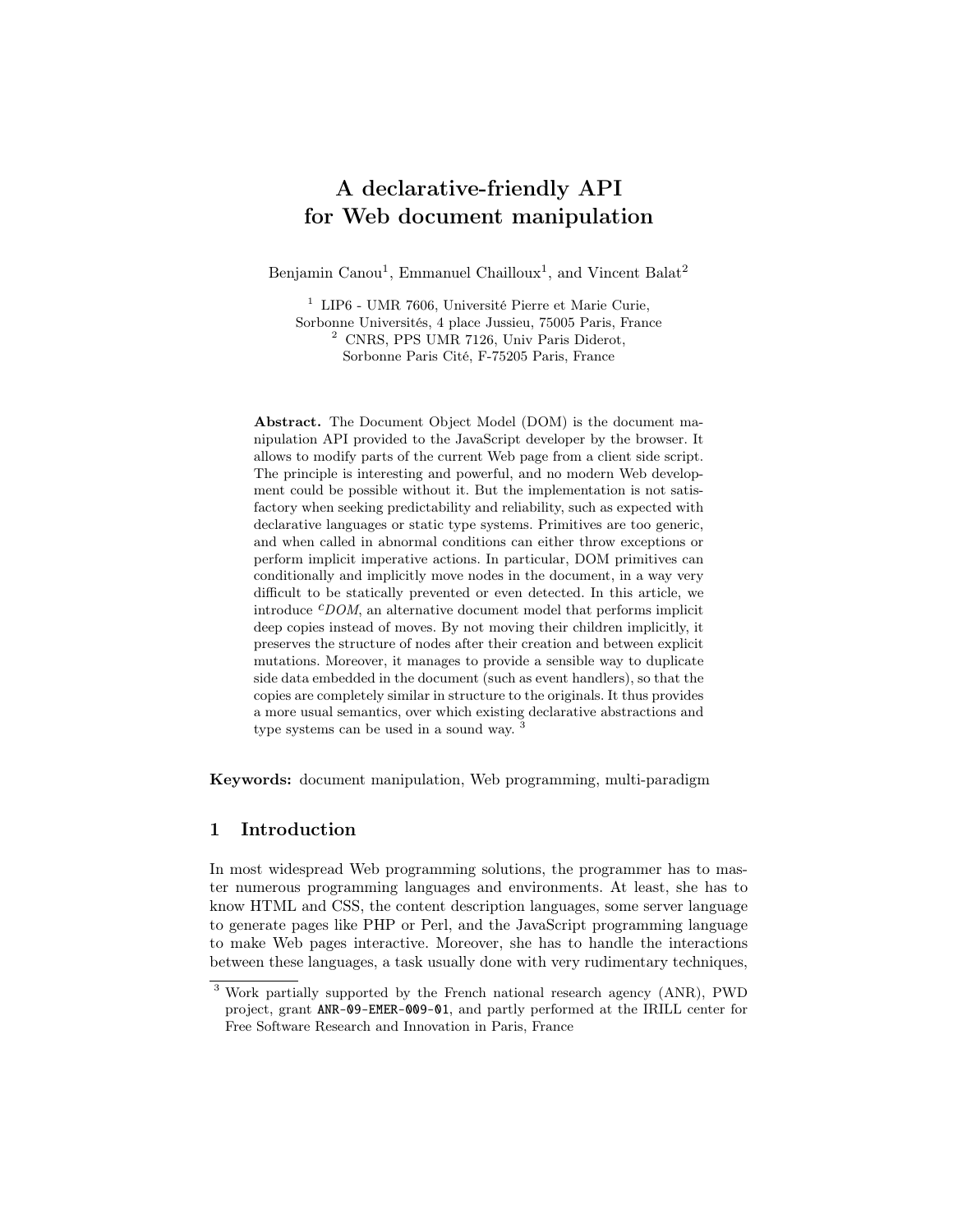like directly writing client code using strings of the server language. This issue is known in the literature as an impedance mismatch problem. Recent Web solutions, from industry (such as Google Web Toolkit or Node.js) as well as research projects (such as Links [4], Ocsigen [1] or HOP [9]), have already tackled this problem, putting a great amount of work to give a uniform solution to program the server and the browser at language level.

However, another impedance mismatch problem remains in these solutions. The document manipulation APIs are different on the server and in the browser, making the programmer work with the same document in very different ways. In the past, this has not really been an issue. The server only produced the document, while the client updated it by inserting new document parts dynamically requested to the server. But in modern Web applications, this separation of roles is not true anymore. The server side may want to perform mutations on the document, while the client side certainly wants to create new content without asking for the server to generate it. Providing the same document manipulation API on both sides has thus become a key point for integrated client-server frameworks.

For untyped, imperative software, such as Node.js which brings JavaScript to the server, this can simply be done by using the DOM on both sides. This indeed provides a uniform API, albeit a very low level one. However, as we detail in Section 2, the unusual semantics of the DOM make it incompatible with declarative languages and advanced static type systems, neither directly as an API, nor even as a low level implementation layer. Several solutions or workarounds have already been tried to enable the use of the DOM in these contexts, but none is completely satisfactory. The solution we present in this article takes another path by designing an alternative document model. This model, CDOM, is as low level as the DOM so it can be used as a replacement. However, its semantics is much more suited to be used by high level abstractions. One of the main goals is to be able to reuse existing high levels languages and tools for XML to manipulate the document in the browser. We present the intuition behind  $cDOM$  in Section 3 and then give its formal description in Section 4, along with a few implementation details. Section 5 then presents the related works, and we finally conclude this article by presenting our future research works around the topic.

### 2 What is wrong with the DOM

This section explains why using the DOM for document manipulation is not an option both for declarative programming and static typing. Section 2.1 present our main source of concern : implicit moves. It features an example that behaves counter-intuitively from the point-of-view of a declarative programmer. Section 2.2 presents the indirect problems introduced by implicit moves. It explains why implicit moves make some type checking problems too difficult for existing static type systems, how they hinder even purely functional document construction, and how they impact client-server programming. Section 2.3 then makes a quick tour of existing solutions and workarounds to these problems.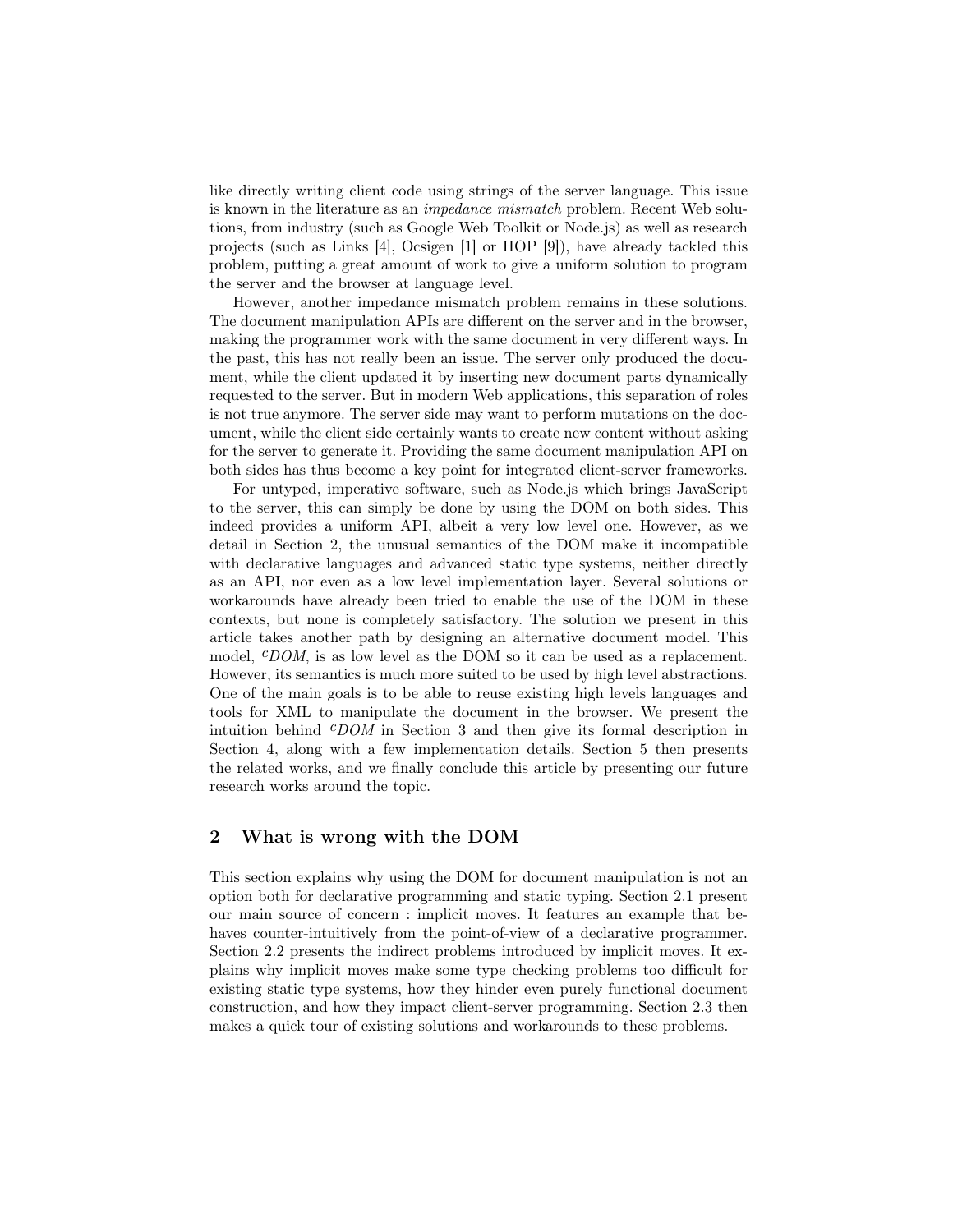#### 2.1 Implicit moves

In specific situations, the DOM can implicitly move nodes in the document tree. Let us examine an example which leads to such an implicit move in order to understand why and when. An initial page consists of two lists containing two items each. The elements of interest have been marked by hand with id attributes in order to be able to retrieve the corresponding DOM nodes from JavaScript (the standard technique). Figure 1 shows the HTML code, the rendering and a visualization of the DOM tree. Within this page, we run JavaScript code that calls DOM primitives to take the first element of the first list, and append it to the second list. The effect on the DOM is indeed the insertion of the item in the second list, but at the same time its deletion from the first list. Figure 2 shows the code and the outcome. This behaviour may appear counterintuitive to the programmer unfamiliar with the DOM. She asked for an append operation, not a move. As a result of implicit moves, the outcome of a series of DOM operations can depend a lot on the initial state and be hard to predict.



Fig. 1. A simple page

Fig. 2. An example of implicit move

Implicit moves are introduced to compensate the fact that the set of DOM primitives does not exactly fit the internal structure of the document, The memory representation of the page has to be a tree. The reason is obvious: page elements are bound to graphical objects, so cycles or sharing in the structure would not make sense. However, the set of primitives describes imperative operations on a general graph structure. A DOM primitive application that would introduce sharing or cycles in the structure is thus given an alternative behaviour that preserves the tree shape.

#### 2.2 Side effects of implicit moves

To be correctly handled by browsers, documents have to conform to precise formats. Specific, strongly typed XML processing languages such as CDuce [3] make it possible to ensure the validity of generated documents on the server. But for DOM intensive applications, verifying the validity of the initial Web page is not enough. It is often just a stub, enriched as data arrives from independent HTTP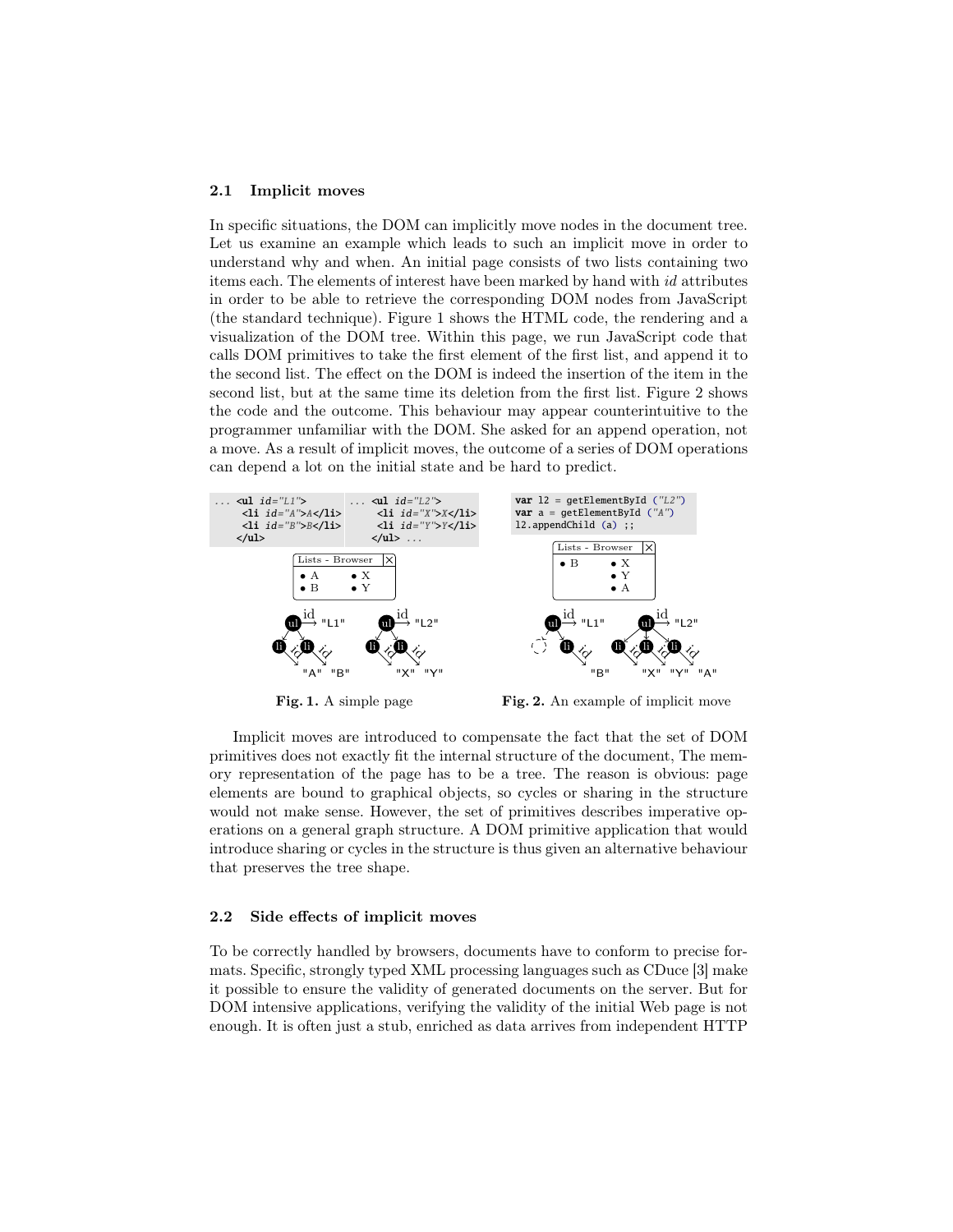requests. It ensues that page modifications also have to be proven preserving the grammar.

Breaking validity during manipulations Unfortunately, static checking of DOM operations is difficult, mainly because of implicit moves (which are not present in high level XML APIs). For instance, figure 3 shows a program which is well typed at first glance, since it takes references to li elements and adds them to an ul element, which is correct according to the XHTML grammar. But the outcome of executing this program with the initial (valid) Web page of figure 1 is a broken Web page, since the first list is now empty, and thus not well typed anymore. Of course this minimal example is trivial and is presented only to exhibit the problem: a DOM manipulation on one node can dynamically break the validity of another node.



Fig. 3. A validity breaking implicit move

Breaking validity during construction It is even possible to obtain an invalid result from a purely constructive code that would lead to a correct result using an XML language. The reason is that XML manipulation APIs allow sharing, whereas the DOM forbids sharing using implicit moves. Figure 4 shows an example CDuce program, its transcription to JavaScript (using a simple, direct translation scheme), and the unexpected outcome. As a result, using the DOM as a back-end for high-level abstractions is not an option.



Fig. 4. Well-typed code leading to an invalid result

Influence on server document models In integrated client-server applications, the task is not only to produce a valid document. The server also has to produce a document that will be manipulated by a client program in a valid way. In this respect, existing, server side only document models are insufficiently expressive, even the previously perfectly sound ones such as CDuce. The problem resides in the transition between the server representation and the DOM. The technique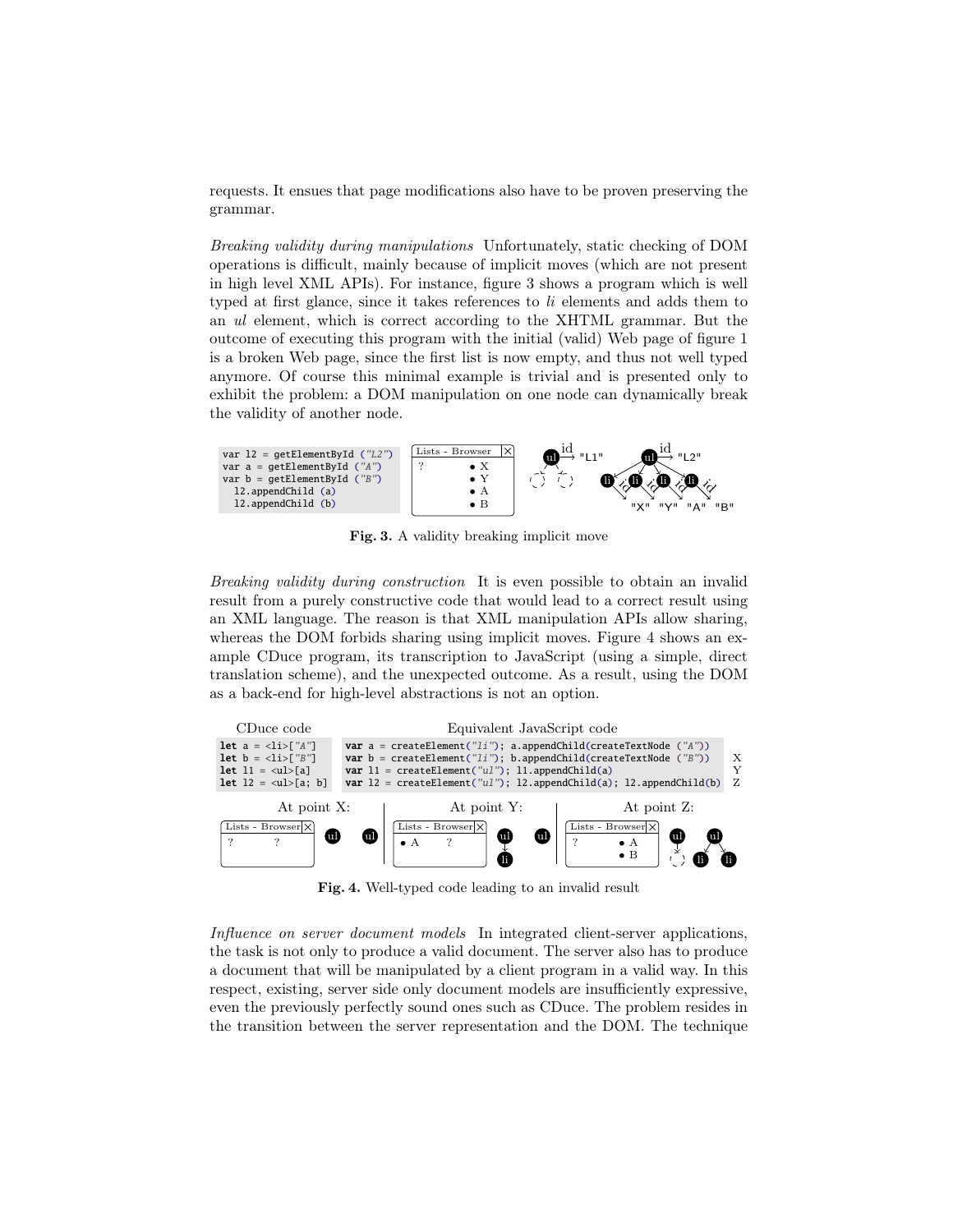used is always the same: nodes referenced by the server side are retrieved by the client side by searching the DOM tree for unique identifiers inserted in the XML (manually of automatically). If the server representation allows sharing, which is the case for most high level solutions, a shared node in this representation will be expanded to duplicate XML elements. Thus, any identifier it may contain will be duplicated as well, leading to undefined behaviour on the client.

#### 2.3 Existing solutions to handle implicit moves

Of course, this problem is not new. Several solutions have been introduced by Web frameworks as well as research works. But to our knowledge, none of them offer as much versatility as the one we propose and most of them have non negligible drawbacks.

Client-server JavaScript solutions (for instance using Node.JS) can use the DOM on both sides. But as we already explained, this is only an option in such untyped, imperative contexts.

High level, language based client-server frameworks (eg. HOP, Ocsigen, Links, OPA) use an intermediate representation as we explained earlier. This solution has many advantages for document construction, but when it comes to document mutations, it is not better than using the DOM. The programmer has to make sure not to introduce sharing in the documents she builds, otherwise nasty side effects (including implicit moves) may occur later. Moreover, the task is actually as difficult as ensuring that no implicit move occurs with the DOM.

More mainstream frameworks hide the document structure and rely on prebuilt components instead. User code is mostly glue code, written either in server code (eg. Ruby on Rail, django) or in JavaScript (eg. ExtJS, Dojo). The main restriction is that the programmer has to compose its pages only of existing components of some framework. Frameworks are often incompatible, and writing a custom component means learning hackish internal details.

Research solutions already exist to prevent implicit moves by programs using the DOM. However, their integration to existing mainstream solutions is difficult due to the very advanced techniques used. Related research works will be detailed in Section 5.

## 3 An implicitly copying document model

All the existing solutions we just presented try to prevent situations which lead to implicit moves. Our solution takes a different path.  $cDOM$  is an alternative document model, as imperative and low level as the DOM but without implicit moves. Instead *cDOM* performs implicit copies. It leaves the original node in place, and inserts a copy of it in the destination.

Deep copies To preserve document validity, deep (as opposed to shallow) copies have to be performed so the grammatical structure of original and copied nodes are the same. With existing solutions, the programmer can already detect when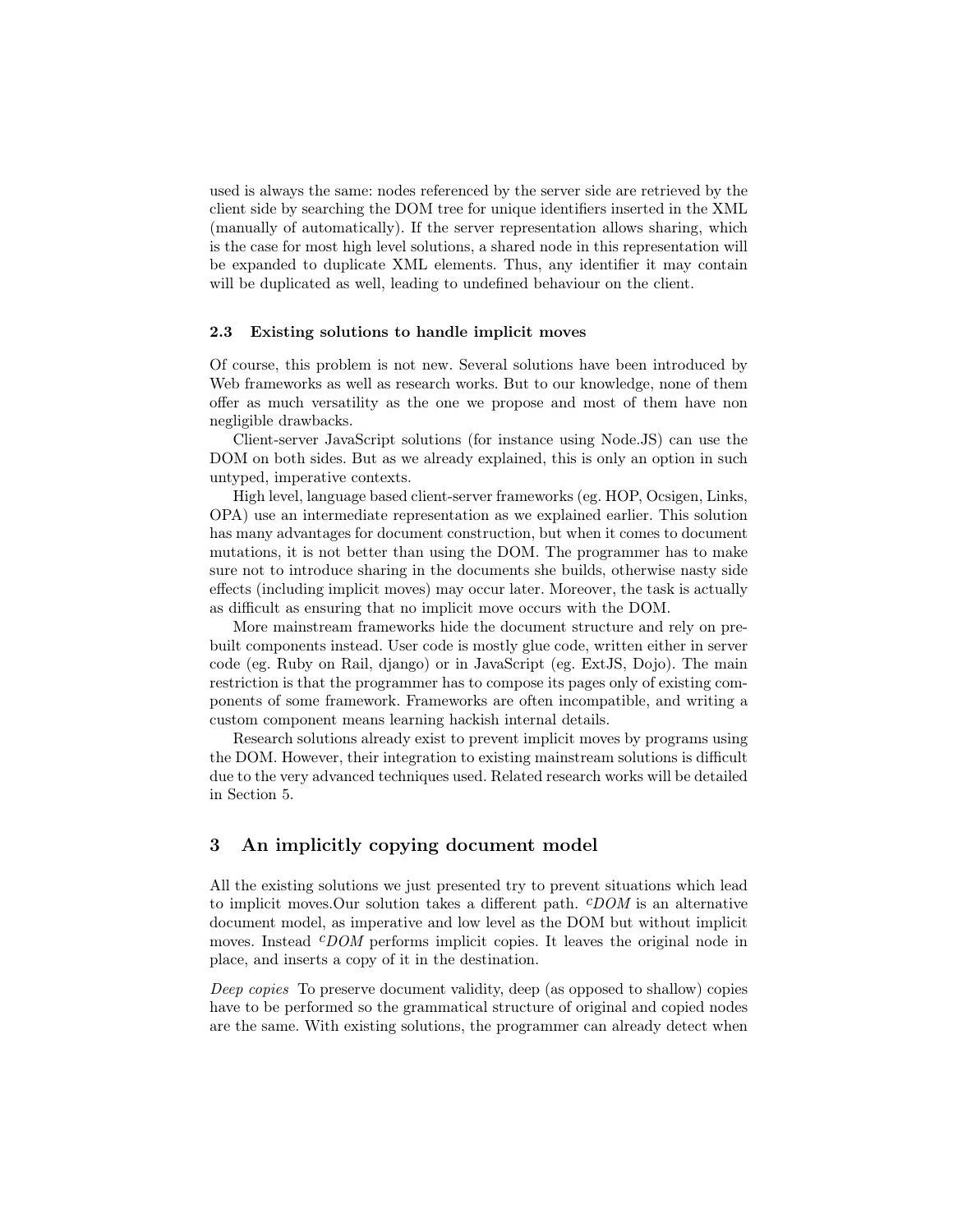an implicit move can occur and replace it manually by a copy.  $cDOM$  simply makes this operation systematic. Copying children nodes recursively is not difficult and the DOM primitive cloneNode already does just that. But for interactive documents, such a recursive copy of nodes is not enough.

Auxiliary data To preserve the behaviour of nodes, a recursive copy of nodes is not sufficient. Associated auxiliary data have to be copied along, in particular event handlers. With existing solutions, this task is manual and non trivial. It requires the programmer to make sensible decisions about what to copy, what not to and what to share with the original node. If auxiliary data are structured language values, the programmer has to decide how deep the copy has to be. Moreover, in the case of static typing, the copy operation has to preserve the types of original auxiliary data. For all these reasons, it is not possible to provide a generic deep copy algorithm for the DOM. Figure 5 shows the definition of a node and two examples of non trivial decisions to be made during a copy of this node.

| $var c = new Counter (0);$<br>$var$ n = document.createElement ("button");<br>n.appendChild (document.createTextNode("0"));<br>$n.$ onclick = <b>function</b> () { | <b>Question 1:</b> Should a copy of <i>n</i> act<br>on the same counter $c$ , or a copied one? |  |  |
|--------------------------------------------------------------------------------------------------------------------------------------------------------------------|------------------------------------------------------------------------------------------------|--|--|
| $c.incr()$ :<br>$var$ lbl = c.stringValue();<br>n.appendChild (document.createTextNode(lbl));                                                                      | <b>Question 2:</b> Should a copy of $n$<br>modify itself, or the original?                     |  |  |

Fig. 5. Different options for the deep copy of a node

Helping the copy algorithm The solution we propose in  $\mathcal{CD}OM$  is to add metainformation to nodes that will be used as an oracle for a generic copy algorithm to decide which objects are to be copied along with the node.  $cDOM$ s meta information storage is flexible enough for meta-information to be used in various ways. But our intuition is that it should reflect the lexical scope of the node. In the previous example, the lack of intuition or convention made it hard to decide whether side data had to be copied or not. To make our copy behaviour usable, we thus had no choice but to provide a convention, preferably an intuitive one. For this, we chose not to remain at the low level of the API, but to take advantage of the high level language using it. The idea is to introduce a clearly delimited syntactic construction for node definition, and use it to delimit the set of values to be copied along. Figure 6 gives an example written in such a high level (here ML based) language. In this example, if a copy of the node occurs, in both cases the callback will be copied along, and act on the copied node rather than the original, but it will use a shared or a locally duplicated counter depending on the location of its definition.

Compatibility with static typing We claim that this mechanism is much more predictable, not only by the programmer but also by tools, in particular type systems. With implicit copies, the implicit mutation of nodes content is now gone. The only times when a node's content is modified are its creation and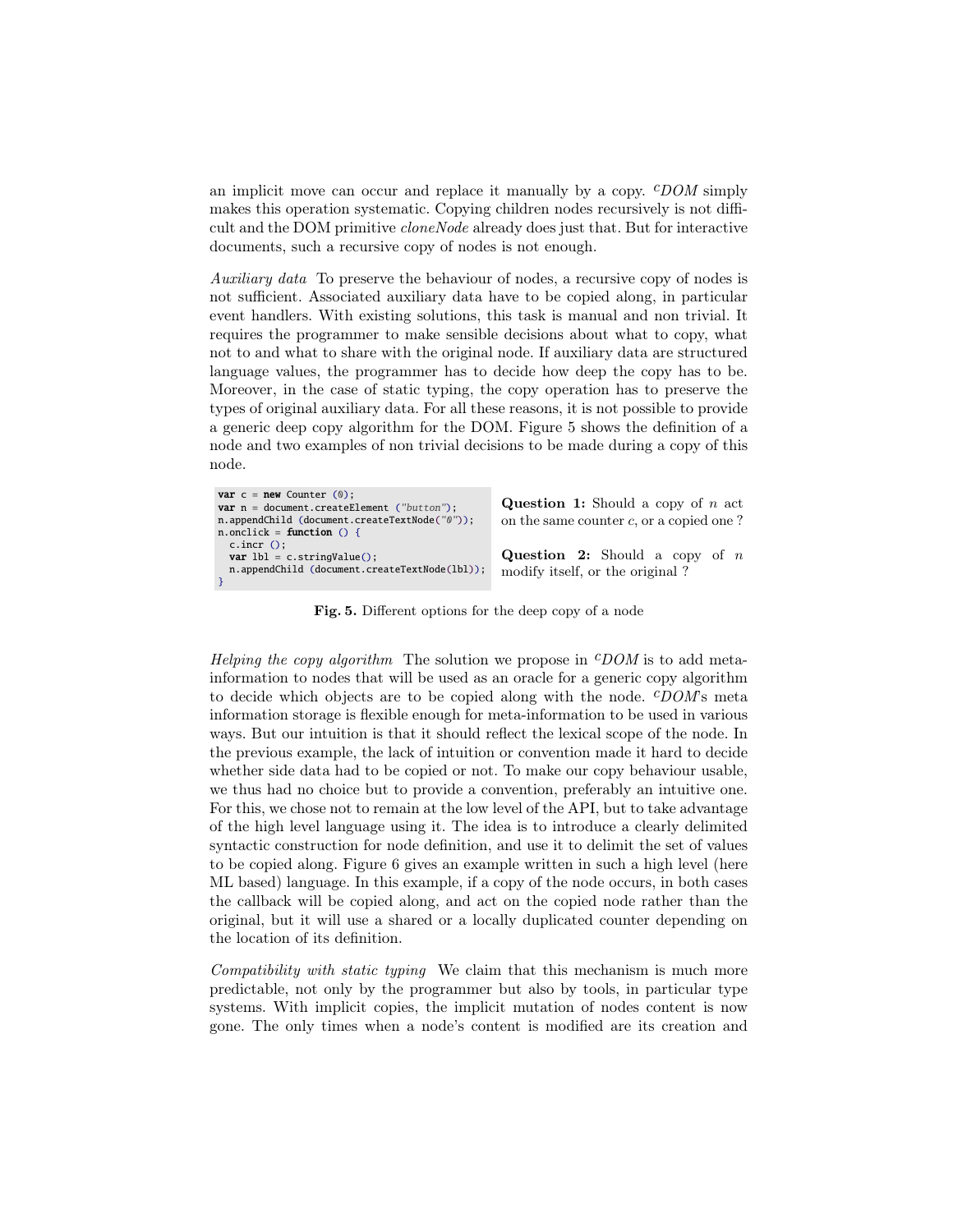

Fig. 6. Self modifying graphical counter in an ML frontend to  $c$ DOM

explicit modification. These cases can be handled by type checking the new assigned content, for instance with existing type systems for XML. The only additional restriction is that the node should not be used until it is completely built, so that a copy of an incomplete node cannot occur.

## 4 Formal specification of  $cDOM$

As the DOM, <sup>c</sup>DOM takes the form of a language independent API. However,  $cDOM$  is specified more formally by an operational semantics. This section first gives precise yet informal definitions of the concepts and then the specification.

#### 4.1 Main concepts

- − Document The main concept we are formalizing is the document as used in the Web (eg. XML, DOM). A document assembles nodes that can represent textual content, graphical and semantic elements in a hierarchical structure.
- − Node A node can have children nodes, and can have (at most one) parent node. It has a tag which defines its role in the document. Several nodes can have the same tag in a document. This role is not defined by the document itself but by the program interpreting it (for instance, a Web browser will render a bullet list when it encounters a ul tag). The formalism presented stays at the DOM level in this sense: it is a uniform representation and does not bear any grammar notion.
- − Values To handle textual content and programmable interactions, document nodes are enriched with side data. Values is the term we use to designate both nodes and side data. We distinguish immediate data such as integers and strings from structured data that we call *blocks*. The relation between these types is the following: Value = Imm ∪ Object, Object = Block ∪ Node. We introduce the notations  $\bullet$  for a node,  $\circ$  for a block, and  $\bullet$  for an object. We use them both in figures and formulas. When necessary, we use labeled notations (eg.  $\bullet_x, \circ_y$ ).
- − Properties Nodes and side data are linked using properties: associations between objects and values labeled with keys. Unlike nesting, properties can lead to sharing and cycles in the document.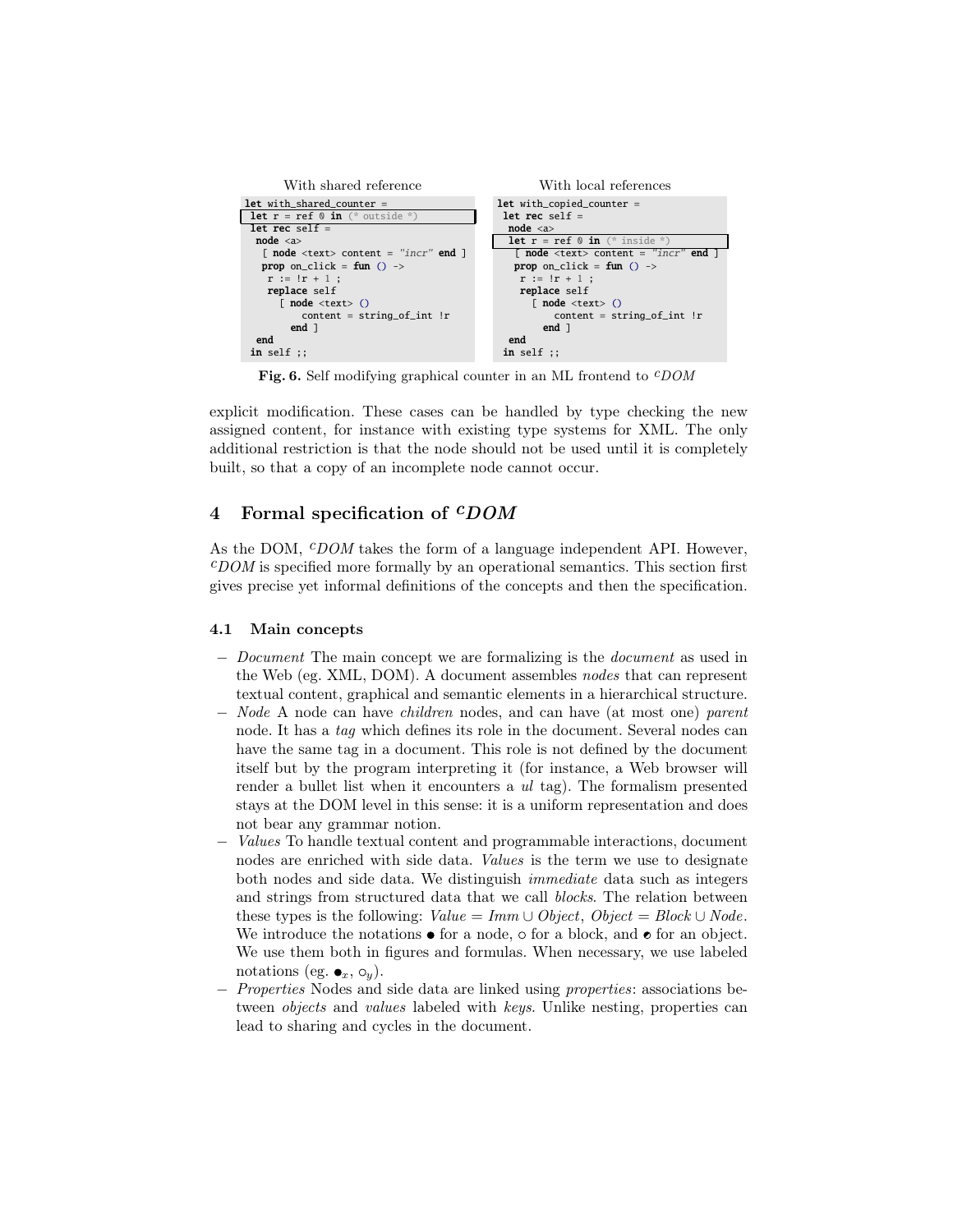- − Imperative Document The document notion we just defined is inherently static, and thus not appropriate to formalize the DOM. We define the notion of imperative document combining a document as previously defined that we call the state with a set of primitives to manipulate it.
- − Host environment, Implementation environment cDOM, as the DOM, aims at being language agnostic. The specification clearly separates the host environment in which the program manipulates the document state from the implementation environment in which the document state is actually encoded.
- $-$  Primitives To implement this separation, cDOM is specified as a set of primitives, an API, much as the DOM. Primitives are to be called by the host environment, and are run in the implementation environment. They take parameters and return results, which are values as specified earlier.

#### 4.2 Parameters

In the previous section, we described the main concepts and associated types provided by our formal model. These definitions are made more flexible by defining some of the notions as parameters, so they are not fixed by the model but are to be instantiated specifically for each host/implementation couple.

- − Tag The set of possible node tags. There are no constraints on this parameter for the semantics to be sound but the host environment may add some.
- − Imm The (unrestricted) domain of immediate values.
- − Key The domain of object property names. It has to be enumerable and provided with a total order. In practice, keys have to be immutable.
- − Nil The type of unimportant values. In this formalism, Nil is not an implicit subtype of everything. Types that contain Nil will be written as such.
- $-Int$  The representation of integers. The formalism relies on the mathematical definition, but in practice, there is no chance for a document to contain a node with a number of children that would trigger computer arithmetic overflows, so the approximation is reasonable.
- $-Fnum(S)$  The domain of finite, enumerable sets of values of type S. This representation is used when collections of values have to transit between the host and the implementation. The differentiation between the mathematical sets used in the semantics and the collections of the host language is made using conversion functions  $(enum : \mathcal{P}(S) \to Enum(S)$  and set :  $Enum(S) \to$  $P(S)$ . In an alternative use of the semantics where the primitives are called from another formal semantics,  $Enum(S)$  can be instantiated to  $P(S)$ , and these conversions are identity functions.

#### 4.3 Document state

The document state is specified in  $\mathcal{CD}OM$  by a tuple  $(H, L, T, P, S, s)$ .

 $- H = H^{\bullet} \cup H^{\circ}$ , with  $H^{\bullet} \subseteq Node$  and  $H^{\circ} \subseteq Block$  is the domain of existing objects.  $H$  is a mnemonic for heap.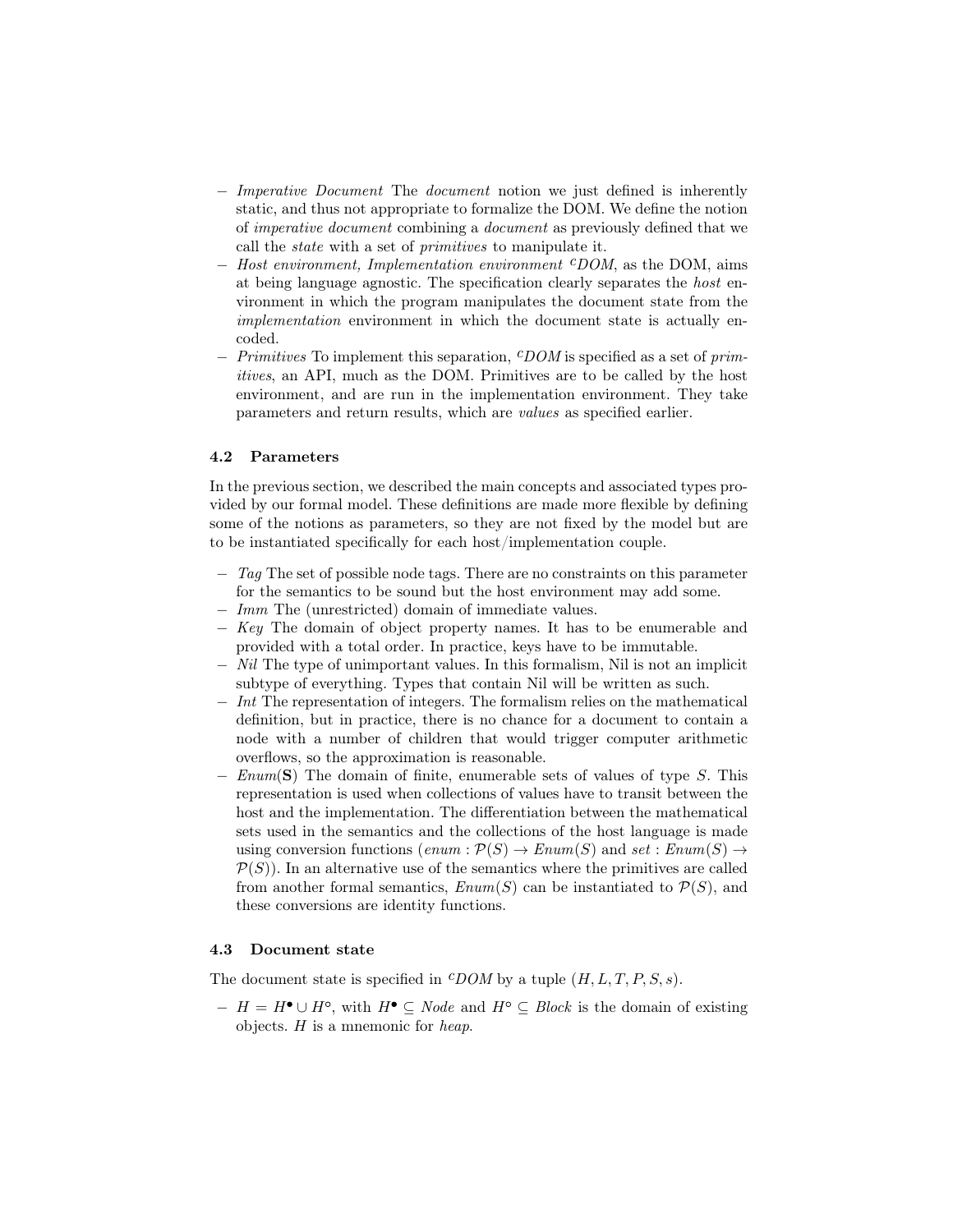- $-L \subseteq Node \times Tag$  gives a tag to each node of the document. L is a mnemonic for labels.
- $-T \subseteq Node \times List(Node)$  specifies the tree structure, associating to each node the list of its children. T is a mnemonic for tree.
- $-P \subseteq Object \times Key \times Value$  specifies the properties, associating objects to values.  $P$  is a mnemonic for *properties*.
- $S \subseteq Node \times Object$  records for each nodes the objects under its scope. S is a mnemonic for scope information.
- $s \in List(Node)$  represents the stack of currently opened scopes.

We intentionally chose a simple mathematical structure to ease implementation, and be close to data structures. But this structure is not precise enough to express the document structure. We thus restrict it using the following well-formed predicate. A notable point is that this predicate is only useful at specification level and is transparent to the implementer: well-formedness is preserved by definition of the primitives. The implementer only has to correctly map the specification to her data structure and the body of her primitives.

**Definition 1.** A tuple  $(H, L, T, P, S, s)$  is a well-formed *CDOM* state if and only if (1) L maps each node in  $H^{\bullet}$  to a unique tag (2) T is a forest (no sharing, no cycles) over  $H^{\bullet}$  (3) T and P only reference nodes present in  $H^{\bullet}$  (4) P only references blocks present in  $H^{\circ}$  (5) An object can be in the scope of only one node in S (6) No cyclic scope chain exist in S.

#### 4.4 API

The following list gives the complete  $\mathcal{CD}OM$  API, the parameters and result types in the form *return type* primitive (types of parameters). CDOM primitives are divided into two main subsets: accessing (reading) primitives and modifying (writing) primitives.

| $- Int$ children ( <i>Node</i> )                    | $-$ <i>Node</i> + <i>Nil</i> child ( <i>Node</i> , <i>Int</i> ) |
|-----------------------------------------------------|-----------------------------------------------------------------|
| $-$ Enum(Node) roots (Nil)                          | $ Enum(Key)$ properties (Object)                                |
| $-$ Value + Nil get (Object, Key)                   | $-$ Tag tag (Node)                                              |
| $-$ <i>Node</i> create node ( <i>Taq</i> )          | $-$ <i>Object</i> create block $(Nil)$                          |
| $-$ <i>Nil</i> close ( <i>Node</i> )                | $-$ <i>Nil</i> repoen ( <i>Node</i> )                           |
| $ Nil$ detach $(Node)$                              | $-$ <i>Node</i> copy ( <i>Node</i> )                            |
| $-$ Nil bind (Node, Node)                           | $-$ Nil set (Object, Key, Value)                                |
| $-$ <i>Nil</i> unset ( <i>Object</i> , <i>Key</i> ) |                                                                 |

Semantic rules The behaviour of each primitive is described by a set of (for some only one) semantic rule(s). Each rule is of the form

$$
\frac{\textbf{(Rule) } conditions}{S \text{ }\vdash \text{ prim}(a_0, \cdots, a_n) = r, S'}
$$

reading: given arguments  $(a_0, \dots, a_n)$  and an initial state S, if the *conditions* are verified, the primitive  $\text{prim can be applied}$ , and the rule  $(RULE)$  can be elected to describe the behaviour of this application. If so, its return value is  $r$ , and the original state is transformed into the new state  $S'$ .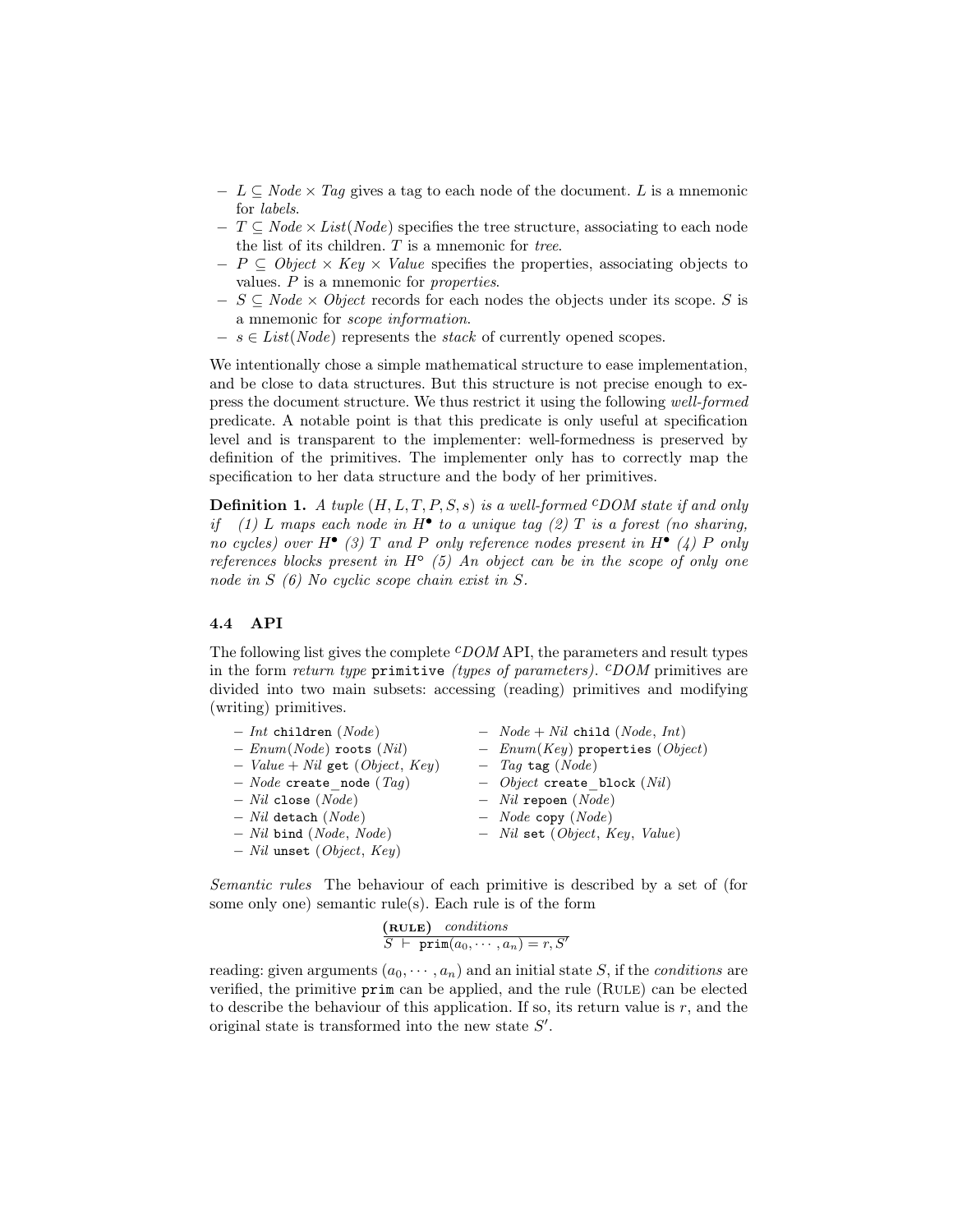Accessing primitives Figure 7 gives the semantics of primitives which are only meant to read the document state from the host language, without modifying it. To browse the document tree, roots gives the root nodes (more than one document root can be present, for instance any newly created node is considered a root), children and child allow to browse the structure by respectively giving the number of children and the  $n<sup>th</sup>$  child of a node. The set of properties defined by a given node is obtained with properties, and get gives the value of a given property. The tag of a node is given by tag.

| $\bullet \in H^{\bullet}$ $0 \leqslant i < length(T(\bullet))$<br>$\rm (CHILD)$<br>$S \vdash \text{child}(\bullet, i) = nth(T(\bullet), i), S$                                             |               |                                              | (CHILDREN) $\bullet \in H^{\bullet}$                                  | $S \vdash \text{children}(\bullet) = length(T(\bullet)), S$ |  |  |  |  |
|--------------------------------------------------------------------------------------------------------------------------------------------------------------------------------------------|---------------|----------------------------------------------|-----------------------------------------------------------------------|-------------------------------------------------------------|--|--|--|--|
| (CHILD-UNBOUND)                                                                                                                                                                            |               |                                              | $\bullet \in H^{\bullet} \qquad \neg (0 \leq i < length(T(\bullet)))$ |                                                             |  |  |  |  |
| $S \vdash \text{child}(\bullet, i) = nil, S$                                                                                                                                               |               |                                              |                                                                       |                                                             |  |  |  |  |
| (ROOTS)<br>$(\bullet, t) \in L$<br>(TAG)<br>$S \vdash \text{roots}(nil) = enum(\{\bullet_n   \forall (\bullet_p, l) \in T, \bullet_n \notin l\}), S$<br>$S + \text{tag}$ $\bullet) = t, S$ |               |                                              |                                                                       |                                                             |  |  |  |  |
| (PROPERTIES)<br>$\bullet \in H$<br>$S \vdash$ properties( $\mathbf{e}$ ) = $enum({k (\mathbf{e}, k, v) \in P}), S$                                                                         |               |                                              |                                                                       |                                                             |  |  |  |  |
| $\exists(\bullet, k, v) \in P$<br>GET)<br>$S \vdash \mathsf{get}(\bullet, k) = v, S$                                                                                                       | (GET-UNBOUND) | $S \vdash \mathsf{get}(\bullet, k) = nil, S$ | $\exists(\bullet, k, v) \in P$                                        |                                                             |  |  |  |  |

Fig. 7. Semantics of accessing primitives

Modifying primitives Figure 8 gives the semantics of primitives that modify the document state. For node related primitives, create\_black allocates a fresh one, detach removes the link between a node and its parent, and bind links a node to a parent. The later potentially uses delegation to copy as described below. For block related primitives, create block allocates a new, empty one, set either creates or assigns a property depending on its preexistence and unset removes a property.

Scope information When a new node is allocated, its scope is automatically opened on the scope stack. Scopes are explicitly closed, using the close primitive. We also added a reopen primitive to push again on the scope stack a node whose scope has already been closed. This primitive may or may not be necessary, depending on the high level primitives given to the programmer. For instance, in an object oriented language, it may be sensible to consider a method call on a node as within its scope. Every new object alocated by one of the create primitive is associated in  $S$  to the top node present in the scope stack  $s$ . If the scope stack is empty, the new object is considered not associated to any node.

Copy cDOM provides an explicit copy primitive which takes a node  $\bullet$  and returns its deep copy  $\bullet'$ . Descendent nodes are duplicated unconditionally so that no sharing or cycle can occur, and blocks are copied or not depending on scope information. The links between nodes are copied as well, so that the duplicated value has the same memory shape than the original. We will not elaborate on that matter which is a bit out of scope, but as explained earlier, the idea is of course to ensure that both can be considered of the same type, so that the model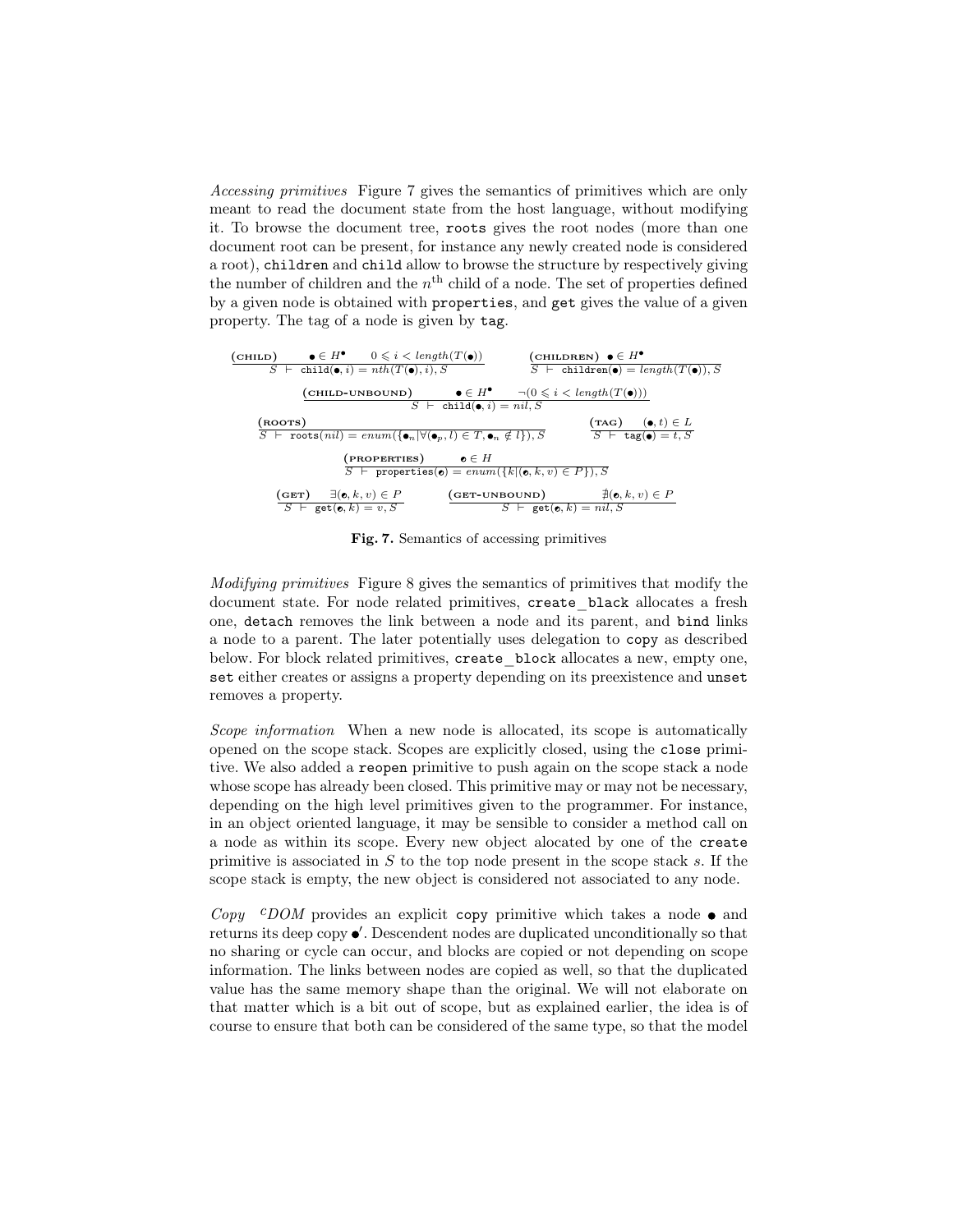

Fig. 8. Semantics of modifying primitives

is usable with strongly typed languages. Figure 9 gives the formal definition of the explicit copy primitive, but let us first give an intuitive description, using the graphical example of figure 10. In (1) and (2) The programmer calls copy on a node  $\bullet$ . The set of objects to copy is composed of all the objects which are reachable from  $\bullet$  using both the tree structure or properties, and scope information. In  $(3)$  Selected nodes are copied by creating fresh nodes in H. In (4) and (5) The parenting links between original nodes is replicated between the duplicates, so that the forest structures of the two groups are the same. All the properties of original blocks are replicated, and the associated values are as follows. If the value is a duplicated node or block its copy is used. Otherwise the value is used as is. In the end  $(6)$ , all the objects reachable from and in the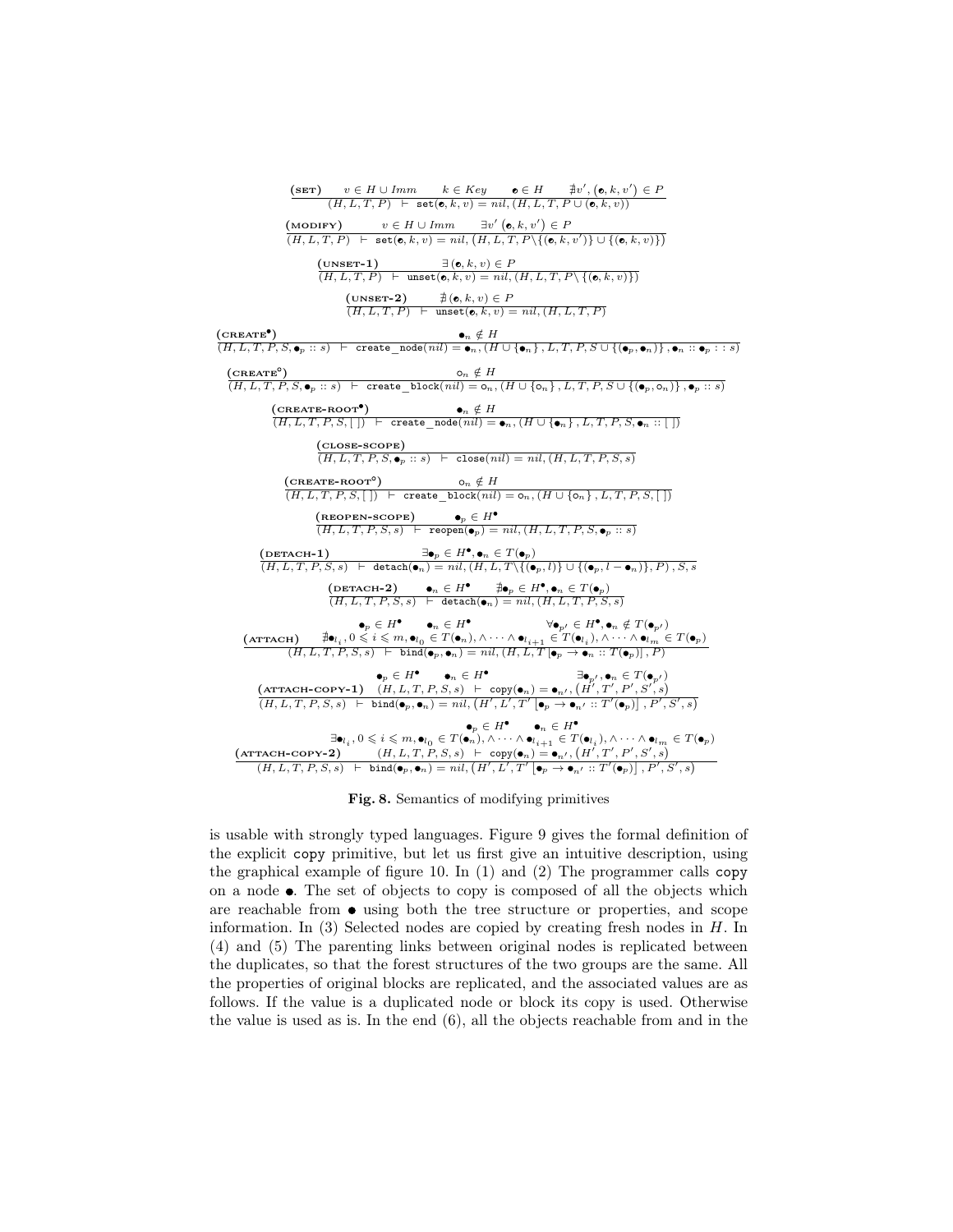$$
H' = \{ \bullet | (\cdot, \bullet) \in C^{\bullet} \} \cup \{ \circ | (\cdot, \circ) \in C^{\circ} \} \cup H
$$
  
\n
$$
L' = \{ (\bullet', l') | (\bullet, \bullet') \in C^{\bullet}, (\bullet, l) \in L \} \cup L
$$
  
\n
$$
T' = \{ (\bullet', l') | (\bullet, \bullet') \in C^{\bullet}, l = T(\bullet), l' = map (rebind, l) \} \cup T
$$
  
\n
$$
P' = \{ (\bullet', k, v') | (\bullet, \bullet') \in C^{\bullet}, v' = rebind(P(\bullet, k)) \} \cup P
$$
  
\n
$$
\underbrace{(C\circ PY)}_{(H, L, T, P, S, s)} = \underbrace{S' = \{ (\bullet', \bullet) | (\bullet, \bullet') \in C^{\bullet}, (\bullet, \bullet') \in C^{\bullet} \} \cup S}_{(H, L, T, P, S, s)} \cup P
$$
  
\n
$$
D_{0}^{\bullet} = \{ \bullet_{n} \}
$$
  
\n
$$
D_{0}^{\bullet} = \{ \bullet_{n} \}
$$
  
\n
$$
D_{n}^{\bullet} = \{ \bullet_{c} | (\bullet_{p}, \bullet_{c}) \in S \vee \bullet_{c} \in T(\bullet_{p}), \bullet_{p} \in D_{n-1}^{\bullet} \}
$$
  
\n
$$
P_{n}^{\bullet} = \{ \bullet_{c} | (\bullet_{p}, \bullet_{c}) \in S, \bullet_{p} \in D^{\bullet} \}
$$
  
\n
$$
P_{n}^{\bullet} = \{ \bullet_{c} | (\bullet_{p}, \bullet_{c}) \in S, \bullet_{p} \in D^{\bullet} \}
$$
  
\n
$$
A_{0}^{\bullet} = \{ \bullet_{n} \}
$$
  
\n
$$
A_{1}^{\bullet} = \{ \bullet_{n} \} \qquad A_{0}^{\circ} = \emptyset
$$
  
\n
$$
A_{n}^{\bullet} = \{ \bullet_{c} | (\bullet_{p}, k, \bullet_{c}) \in P \vee \bullet_{c} \in T(\bullet_{p}), \bullet_{p} \in A_{n-1}^{\bullet}, \bullet_{c} \in D^{\bullet} \}
$$
  
\n
$$
C^{\bullet} = \{ (\bullet, \bullet) | \bullet \in A^{\bullet}, \bullet' \notin
$$

The resulting state is the union of the original state and a the objects and links resulting from the copy. For this, the rule definition involves sets  $C^{\bullet}$  and  $C^{\circ}$  of associations between copied objects and their copies. We use an implicit notation  $S^{\bullet} = S^{\bullet} \cup S^{\circ}$  to simplify the writings.

The function rebind also uses this information to map copied nodes to their duplicates and others to themselves.

The definition of the copy information  $C^{\bullet}$  is decomposed into to steps  $D^{\bullet}$  then  $A^{\bullet}$ . The first step specifies the collection of all the nodes under the scope of the node or one of its descendant and the second its reachable restriction. Both steps are graph traversals written as series of partial collections. Each partial result uses already collected nodes and blocks to perform one more step of the traversal. For the sake of simplicity, we use here an infinite union of these results, but since the union of partial results is strictly growing until a fix point can be reached and because the number of nodes and blocks is finite, correct implementations are certain to terminate in practice.

Finally,  $C^{\bullet}$  and  $C^{\circ}$  associate original objects and their copies.

Fig. 9. Semantics of  $\mathcal{CD}OM$  copy operation

scope of  $\bullet$  are duplicated, the internal links between duplicated objects reflect the structure of the originals, and external links are duplicated as is.

#### 4.5 Consistency

To ensure that the API specification is sound and actually corresponds to our needs of modeling the behaviour of the DOM, we have to state that it is deterministic (in other words that it does not bypasses DOM behaviour traits by introducting indeterminism) and that it preserves the well formedness throughout primitive applications, in particular that the copy operation preserves a DOM-like structure.

Definition 2. A primitive application is deterministic if at most one rule can be selected to describe it.

Theorem 41 (Determinism) For one initial state and choice of arguments, at most one rule can be elected to describe the behaviour of a given primitive application.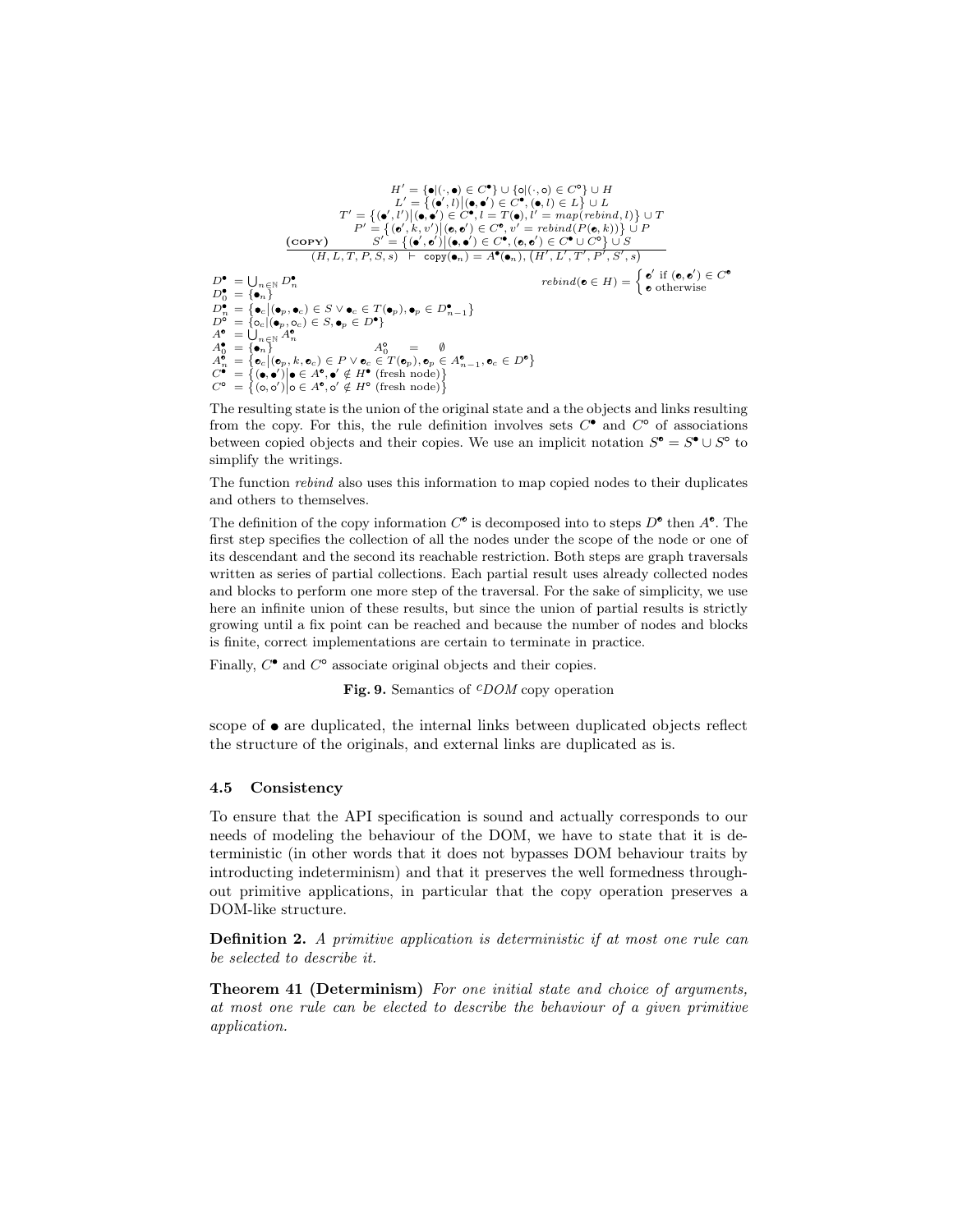

Fig. 10. Illustrated example of a copy operation

**Proof.** For each primitive, by showing that any pair of associated rules have mutually exclusive conditions.  $\square$ 

Theorem 42 (Well-formedness preservation) A well defined application in a well formed initial state results in a well-formed final state.

**Proof.** For most rules, simply by observing that the required conditions are a sufficient subset of the well-formed predicate clauses. The difficulty resides in the copy operation. We have to prove that all the clauses of the validity predicate are verified over the final state of the copy operation. For this, we observe that every component  $X'$  of the resulting state is the union of the original component X and a new set  $X^+$ , and that X and  $X^+$  are always disjoint. The union of two forests over disjoint sets of nodes being also a forest, H and  $H^+$  being disjoint, and  $T^+$  being a forest over  $H^+$  (because it is a copy of a subforest of T over H), we have that  $T'$  is also a forest. The same reasoning can be used to show that the structural restrictions over  $S'$  (no sharing and no cycles) are respected. Finally, a proof that the added properties only reference existing objects is obtained by definition of the rebind function, used to give values to properties in  $P'$  using only values of H and  $H^+$ .

We have proven that the copy operation does not break the model, now we have to prove that it is indeed useful. For this, we define a notion of similarity of structure between two nodes, and prove that the copy operation preserves the structure.

**Definition 3.** Two nodes are structurally similar iff  $(1)$  they have the same tag, (2) they have the same number of children, and their children are structurally similar pairwise, and (3) They have the same set of properties, and the associated values are structurally similar pairwise. Two objects are the same if they have the same set of properties, and the associated values are structurally similar pairwise. Two immediate values are similar if they are equal.

Theorem 43 (Structure preservation) The node resulting of a copy operation is structurally similar to the the original.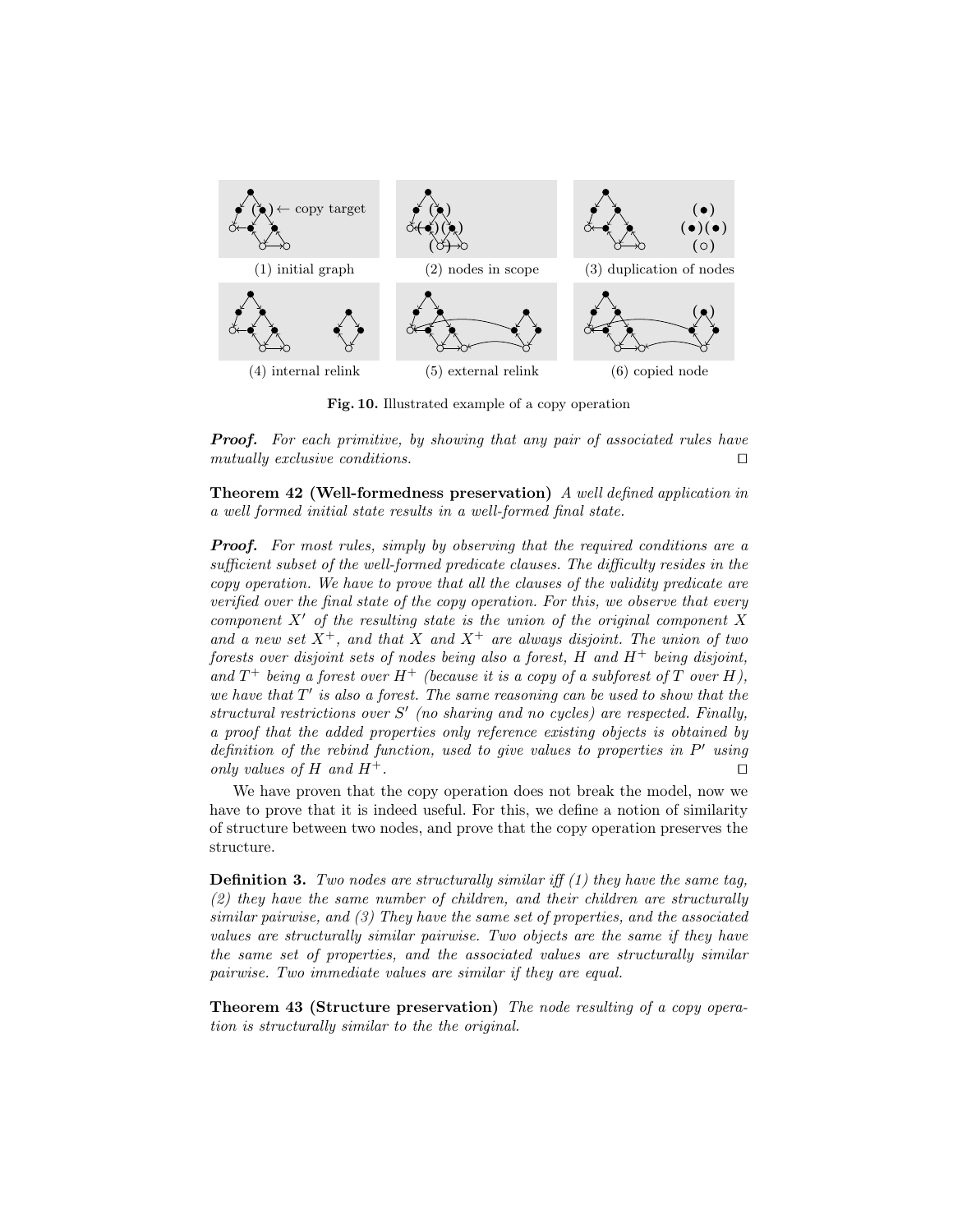**Proof.** By definition of the copy operation, we have directly the respect of tags, number of children and set of properties for all objects duplicated in the copy. It remains to prove that children and properties' values are similar pairwise. For each of these pairs  $(v, v')$  where v is the original and v' the duplicate, by definition of rebind, either  $v'$  is v or  $v'$  is a copy of v using the same copy definition. For the first case, we use the fact that  $v$  is structurally similar to itself. The second case is then proven by coinduction.  $\square$ 

#### 4.6 Implementing *CDOM*

The difficulty of implementing *CDOM* comes from scope information, which cannot remain static. It has to be managed at run time. We wrote two (non distributed) research prototypes using two techniques to store the scope information. This section discusses these possibilities.

The first possibility is to store a list in each allocated node, initially empty and dynamically filled with pointers to all the objects allocated within the node's scope. The copy algorithm can remain close to the specification: (1) build transitively the set of objects in the scope starting from the root to copy, (2) traverse the graph, duplicating encountered objects and links, memoizing already copied objects to respect sharing and cycles, and (3) stop following links when they point out of the set built in the first step. The memory overhead is very localized, implying no memory overhead on programs which do not perform document manipulations. By dynamically switching the allocator when not in the scope of any node, there can also be no performance overcost for such programs. Implementing this methods requires an advanced memory mechanism such as weak references or a node specific garbage collection in order not to consider alive forever any value allocated within the scope.

The second possibility is to store in each allocated object a backpointer to the node whose scope it belongs to. The algorithm is a little more complex here, because one cannot easily compute the objects in the scope of a node, apart from traversing the whole memory graph. The method is to build the deep copy by steps, maintaining a set of already copied nodes. At each step, (1) traverse the leaves of the already copied subtree and duplicate nodes and blocks backpointing to an already copied subtree, (2) traverse again the subtree, update pointers considered external at the previous step but now pointing to copied objects, redirecting them to the copies, and (3) iterate until a fix point is reached. For this method, obtaining exact memory collection is doable only with weak pointers, but the memory leak is much more reasonable, it only arises when a node local value is put in a global reference, and not for any local value. It is thus the technique to choose to implement a trivial implementation over JavaScript. With both methods, having a memory exact JavaScript implementation of *CDOM* over the DOM implies writing a garbage collection helper function, which browses the document regularly and unlinks unused objects using scope information, enabling the next JavaScript collection to actually delete them.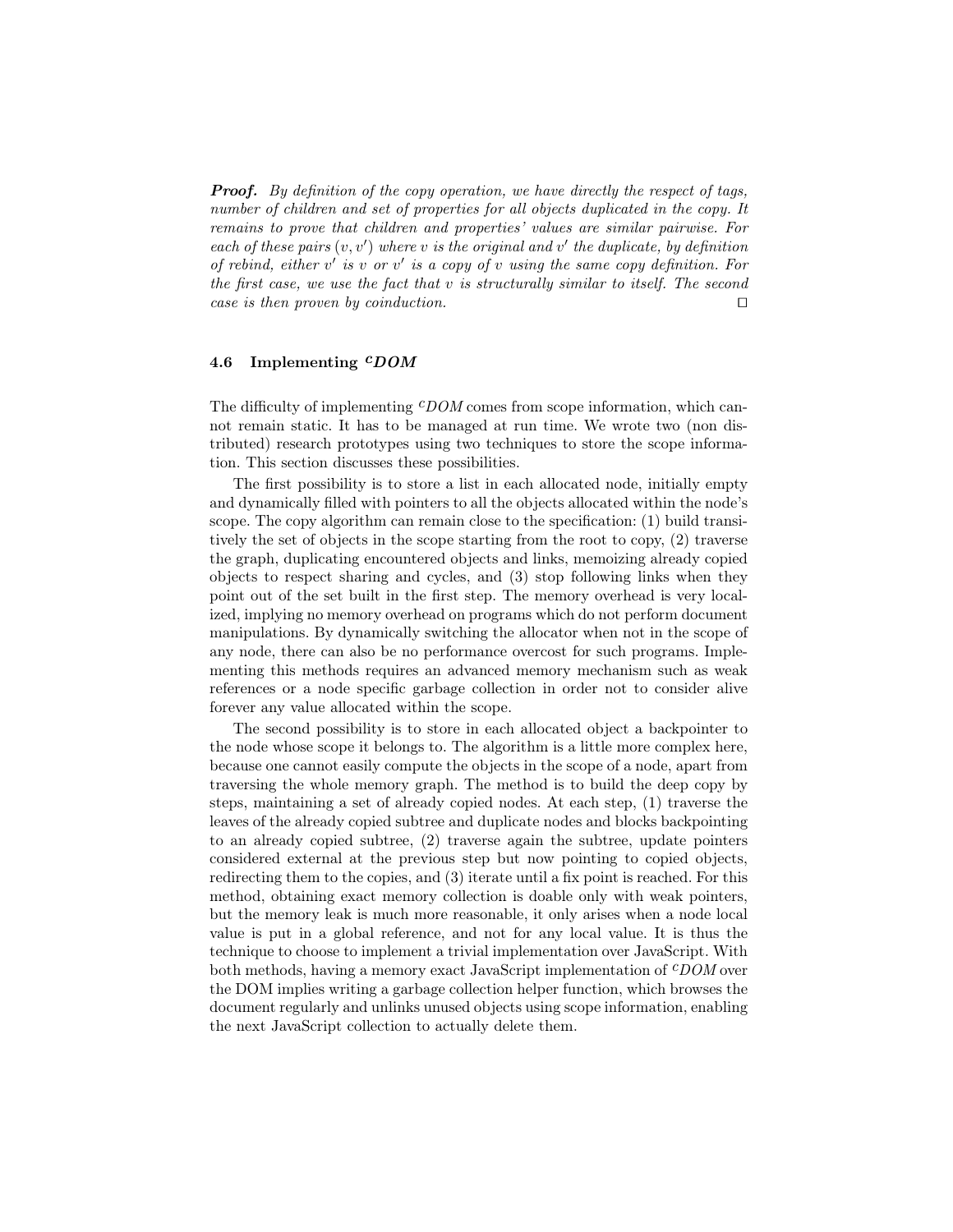## 5 Related works

Works on DOM calls verification The most advanced theoretical work has been led by Peter Thiemann [10], who proposed to integrate an ad-hoc type system into a general purpose language to check DOM calls in order to refuse statically programs which could result in implicit moves. In the same vein, there have been works on automatic tests generation to reject erroneous DOM transactions [7]. This approach is indeed a possible way to solve the problem of implicit moves, and gives direct solutions to the theoretical problems explained in section 2. However, we have two main concerns, which led us to propose the alternative approach we present just after. (1) This kind of checks cannot be directly encoded in type systems or tools available in general purpose languages. Moreover, the types or test cases to produce are complex, so these works rely on automatic solvers. Both these aspects imply practical difficulties to obtain good integration to languages and environments, in particular the difficulty to produce useful error messages and debugging possibilities. (2) This solution rejects programs that appear intuitively correct to the declarative programmer and are accepted by advanced XML functional languages such as CDuce. We thus chose to orient our solution on an alternative document model which accepts such programs.

Works on DOM specification There have been several efforts to formalize the different components of the Web browser. We can cite the formal specification of the now defunct JavaScript 2.0 [8], a minimal formal model of JavaScript [6] or closer to our work a semantics of DOM primitives [5]. We shall not elaborate on these works, because we take an alternative approach: the formal model we develop in this paper is a simplification of the DOM.

Deep copy of DOM nodes Libraries such as jQuery define smart copy operations able to duplicate auxiliary data but only to a limited extent. In particular, event handlers are cloned but their environment is copied only in a shallow way. Hence, the copied node will react to events, but the associated action has a good chance to be performed on the original node instead of the duplicate. It is possible to work around this behaviour by being very careful about what ends up in the environment of the event handler closure. This means having a great knowledge of the language and writing trickier code, such as flattening all the environment by hand in the DOM node, so a shallow copy will suffice, assuming that the event code only accesses its environment in an indirect way through the node.

## 6 Conclusion, ongoing and future works

This article has presented *cDOM*, an alternative to the DOM. The implicit moves of the DOM are replaced by implicit deep copies that take into account the associated auxiliary data. As a result,  $c$ *DOM* is more suited than the DOM for contexts in which predictability is important such as declarative languages or static type systems. In particular, existing functional XML languages and type systems can be ported without major modifications to the browser.